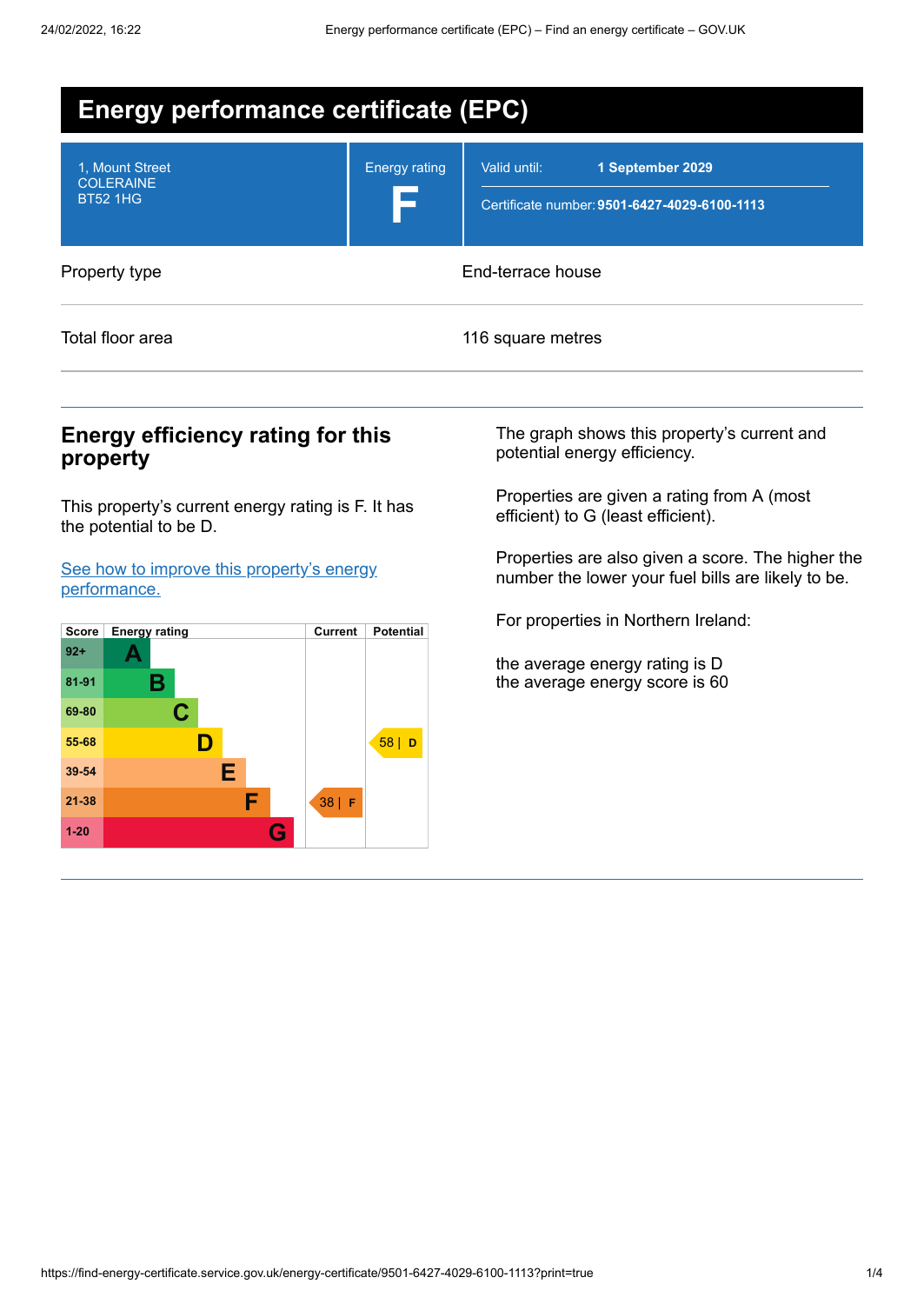# **Breakdown of property's energy performance**

This section shows the energy performance for features of this property. The assessment does not consider the condition of a feature and how well it is working.

Each feature is assessed as one of the following:

- very good (most efficient)
- good
- average
- poor
- very poor (least efficient)

When the description says "assumed", it means that the feature could not be inspected and an assumption has been made based on the property's age and type.

| <b>Feature</b>       | <b>Description</b>                             | Rating    |
|----------------------|------------------------------------------------|-----------|
| Wall                 | Solid brick, as built, no insulation (assumed) | Very poor |
| Wall                 | Cavity wall, filled cavity                     | Average   |
| Roof                 | Flat, no insulation (assumed)                  | Very poor |
| Roof                 | Roof room(s), insulated                        | Good      |
| Window               | Fully double glazed                            | Good      |
| Main heating         | Boiler and radiators, oil                      | Average   |
| Main heating control | Programmer, no room thermostat                 | Very poor |
| Hot water            | From main system, no cylinder thermostat       | Poor      |
| Lighting             | Low energy lighting in 17% of fixed outlets    | Poor      |
| Floor                | Solid, no insulation (assumed)                 | N/A       |
| Secondary heating    | None                                           | N/A       |

#### **Primary energy use**

The primary energy use for this property per year is 302 kilowatt hours per square metre (kWh/m2).

| <b>Environmental impact of this</b><br>property                                                        |                 | This property produces                                                                                                                        | 9.2 tonnes of CO2 |
|--------------------------------------------------------------------------------------------------------|-----------------|-----------------------------------------------------------------------------------------------------------------------------------------------|-------------------|
| This property's current environmental impact<br>rating is F. It has the potential to be E.             |                 | This property's potential<br>production                                                                                                       | 6.1 tonnes of CO2 |
| Properties are rated in a scale from A to G<br>based on how much carbon dioxide (CO2) they<br>produce. |                 | By making the recommended changes, you<br>could reduce this property's CO2 emissions by<br>3.1 tonnes per year. This will help to protect the |                   |
| Properties with an A rating produce less CO2                                                           |                 | environment.                                                                                                                                  |                   |
| than G rated properties.                                                                               |                 | Environmental impact ratings are based on<br>assumptions about average occupancy and                                                          |                   |
| An average household<br>produces                                                                       | 6 tonnes of CO2 | energy use. They may not reflect how energy is<br>consumed by the people living at the property.                                              |                   |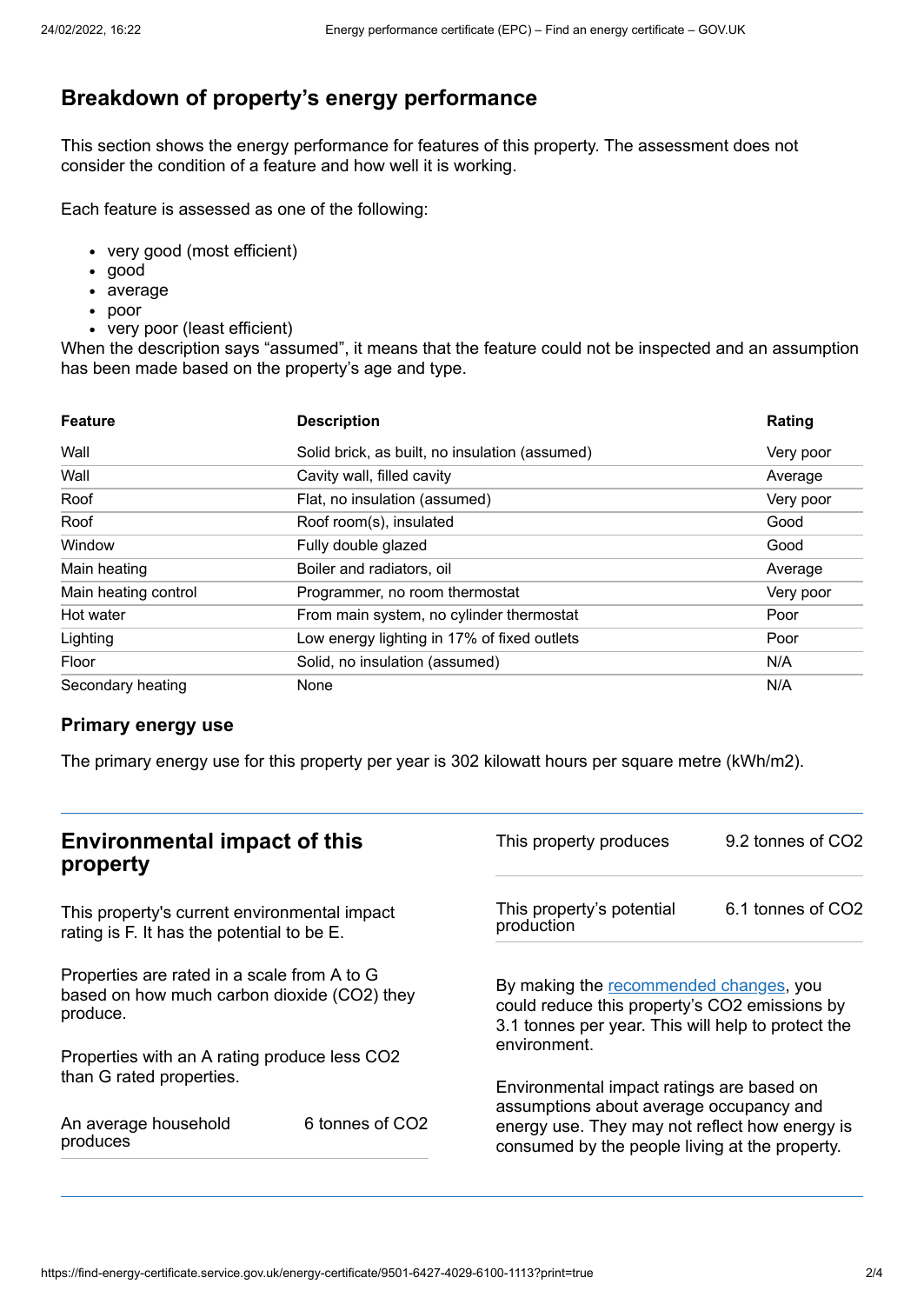## <span id="page-2-0"></span>**How to improve this property's energy performance**

Making any of the recommended changes will improve this property's energy efficiency.

If you make all of the recommended changes, this will improve the property's energy rating and score from F (38) to D (58).

| Recommendation                                 | <b>Typical installation cost</b> | <b>Typical yearly saving</b> |
|------------------------------------------------|----------------------------------|------------------------------|
| 1. Increase hot water cylinder insulation      | £15 - £30                        | £20                          |
| 2. Low energy lighting                         | £50                              | £56                          |
| 3. Heating controls (room thermostat and TRVs) | £350 - £450                      | £144                         |
| 4. Flat roof or sloping ceiling insulation     | £850 - £1,500                    | £52                          |
| 5. Heat recovery system for mixer showers      | £585 - £725                      | £22                          |
| 6. Condensing boiler                           | £2,200 - £3,000                  | £193                         |
| 7. Floor insulation (solid floor)              | £4,000 - £6,000                  | £43                          |
| 8. Solar water heating                         | £4,000 - £6,000                  | £36                          |
| 9. Internal or external wall insulation        | £4,000 - £14,000                 | £161                         |
| 10. Solar photovoltaic panels                  | £3,500 - £5,500                  | £290                         |

#### **Paying for energy improvements**

Find energy grants and ways to save energy in your home. [\(https://www.gov.uk/improve-energy-efficiency\)](https://www.gov.uk/improve-energy-efficiency)

## **Estimated energy use and potential savings**

| Estimated yearly energy<br>cost for this property | £1449 |
|---------------------------------------------------|-------|
| Potential saving                                  | £487  |

The estimated cost shows how much the average household would spend in this property for heating, lighting and hot water. It is not based on how energy is used by the people living at the property.

The estimated saving is based on making all of the [recommendations](#page-2-0) in how to improve this property's energy performance.

#### **Heating use in this property**

Heating a property usually makes up the majority of energy costs.

#### **Potential energy savings by installing insulation**

The assessor did not find any opportunities to save energy by installing insulation in this property.